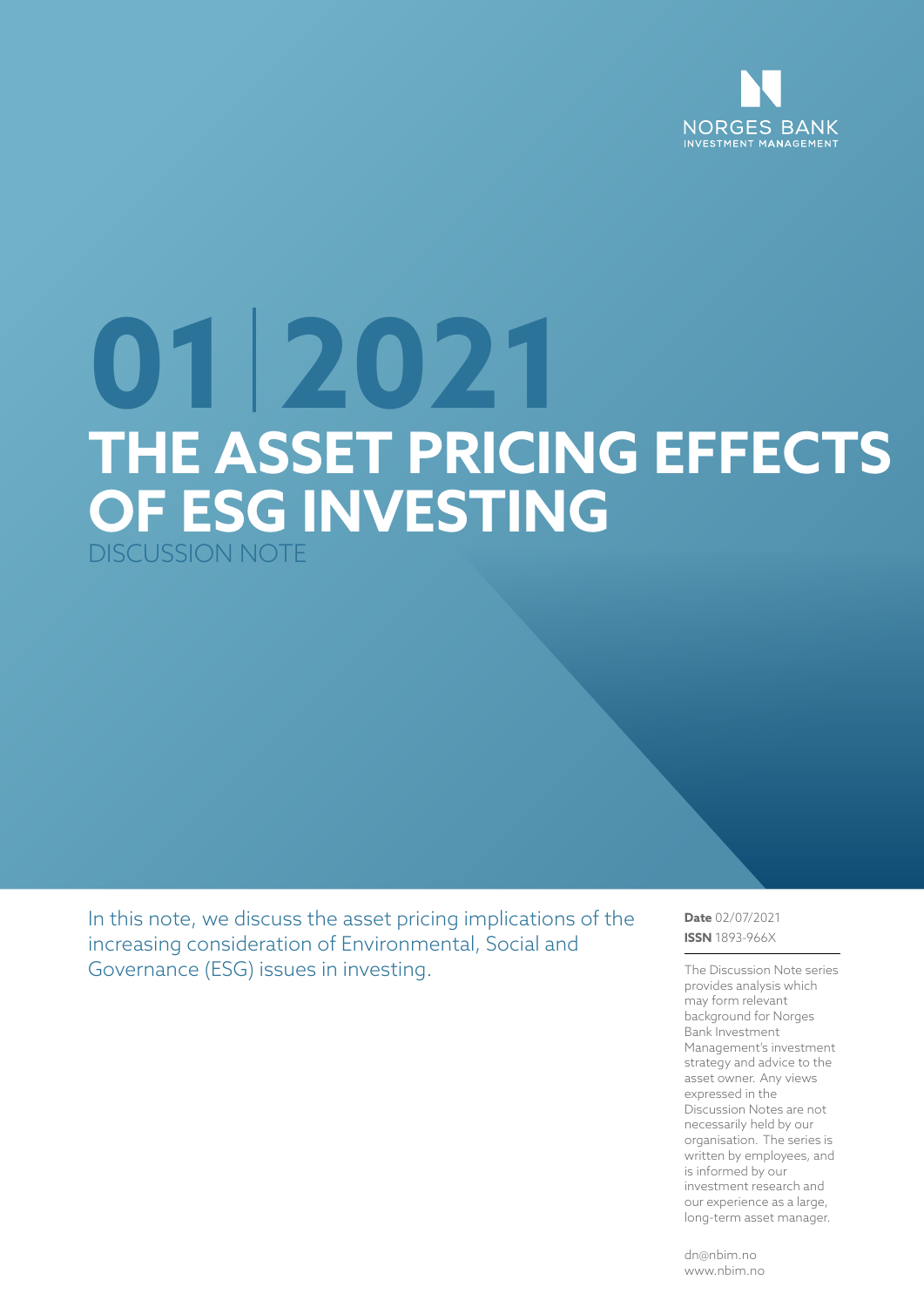# **SUMMARY**

- Environmental, Social and Governance (ESG) issues have played a greater role in investing in recent years. In this note, we use two ESG modelling frameworks to explore how the increased focus on ESG issues can affect asset prices.
- We show that when investors incorporate ESG into their portfolios as a non-financial consideration, this leads to lower expected returns on higher ESG-scoring 'Green' assets, and higher expected returns on 'Brown' assets. As the presence of ESG-motivated investors in the market grows, however, increased flows into Green assets can lead to them outperforming Brown assets.
- We consider how asset prices are affected when ESG measures reflect risks to assets' expected cash flows. Focusing our discussion on climate change risks, we show that the pricing of assets reflects how their payoffs relate to the state of the economy in different climate scenarios. Brown assets have lower cash flows in adverse climate scenarios, implying lower prices and higher risk premiums, while Green have higher prices and lower risk premiums. The nature of cash flow risks can change depending on the investment horizon, for example if the economy is able to adapt following climate shocks.
- We discuss the difficulty in empirically identifying the effects of ESG investing on asset prices, in part due to non-financial and risk-based ESG investing both reducing expected returns on Green assets and increasing expected returns on Brown assets. Despite higher expected returns on Brown assets, we might also see outperformance of Green assets while ESG investing grows in popularity or during the transition to widespread use of green technologies.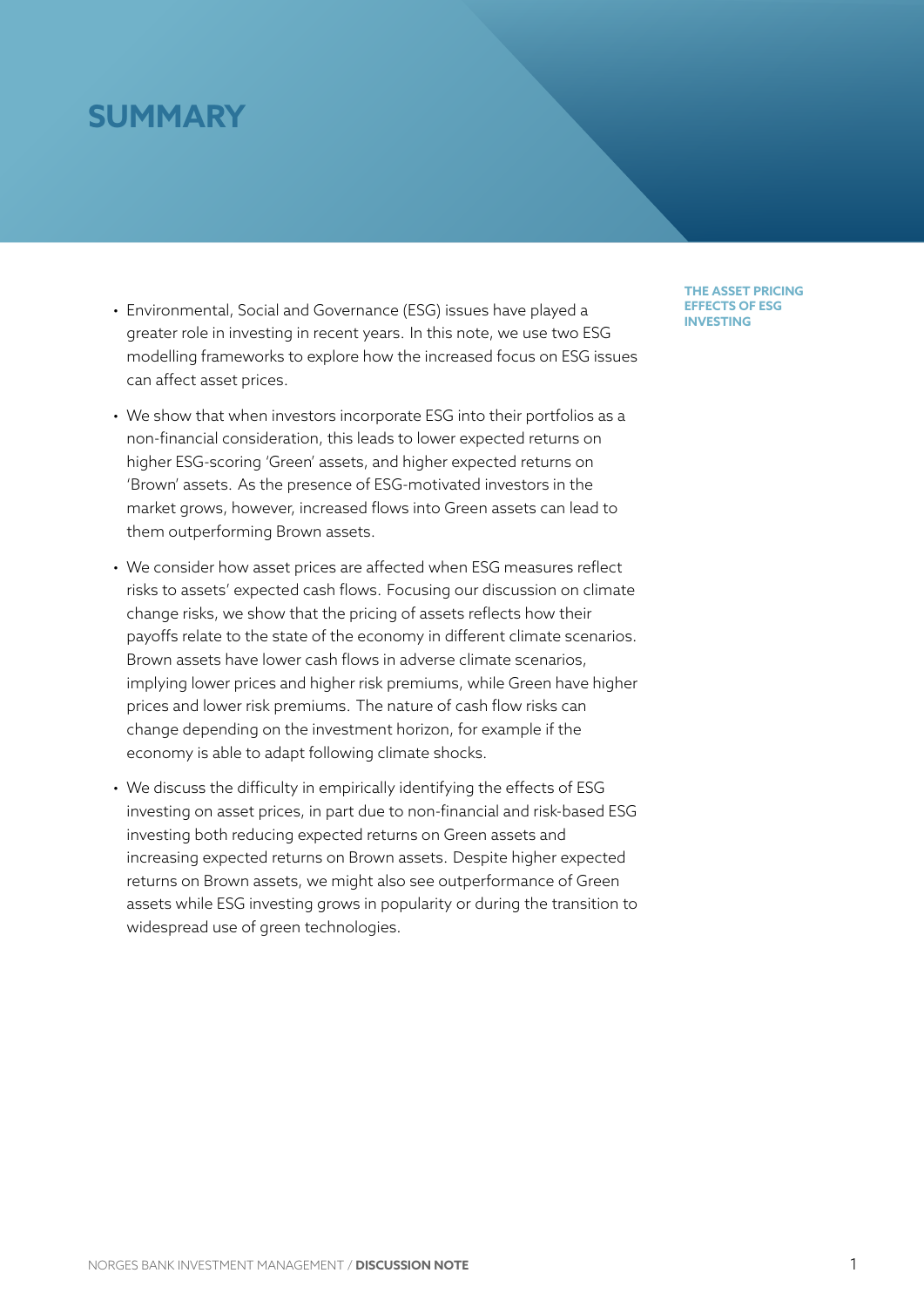### **1.** Introduction **Integrals of EFFECTS OF EXAMPLE 2.1 <b>INVESTING**

In recent years, there has been an increasing focus on Environmental, Social and Governance (ESG) issues in investing. The ESG label covers many diverse issues, ranging from concerns about preserving biodiversity to concerns about data privacy or the composition of company boards, though there is often a focus on issues related to climate change.

There are various ways in which investors incorporate ESG considerations into their investment processes. Recently, there has been a proliferation of ESG metrics, strategies and products that investors use to incorporate ESG concerns into their portfolios. This has complemented the traditionally more common practice of investors excluding companies from their portfolios, or engaging with the company management to address ESG concerns. As the ESG industry has grown, there has been an increase in capital allocated to 'Green' assets that score well on ESG metrics, relative to 'Brown' assets that score less well.

In this note, we discuss the implications of the growing popularity of ESG investing for asset prices. We use two theoretical frameworks that illustrate the mechanisms through which ESG considerations may impact asset prices, and consider the relative pricing of Green and Brown assets. To organise our analysis of the impact of ESG investing, we consider two broad reasons why investors may integrate ESG considerations into their portfolios. First, we consider 'Non-Financial' ESG investing, where investors are motivated by non-financial or ethical considerations. Second, we consider 'Risk-based' ESG investing, where investors are concerned with the risks to an asset's cash flows reflected in ESG scores. In our analysis, we do not refer to a specific scoring methodology in defining Green and Brown assets, and rather refer conceptually to high or low ESG scores for issues investors are concerned with.

In Section 2, we outline a simple model of non-financial ESG investors and financial investors, where ESG investors tend to allocate more capital to Green assets. We show that, in equilibrium, this leads to lower expected returns on Green ass[et](#page-3-0)s and higher expected returns on Brown assets. In this framework, the prices of assets adjust to reflect preferences for Green assets, where the investor with average ESG preferences holds the market portfolio. The improvement in the ESG score of the ESG investor's portfolio compensates for a deterioration in their portfolio's expected return-risk profile. While in these circumstances Green assets will be expected to underperform Brown assets, there can be a transition period during which Green assets outperform, as the proportion of ESG investors in the market grows.

In Section 3, we then outline a model where ESG metrics reflect risks to asset payoffs, with a focus on climate change risks and the links to economic growth. We illustrate how the pricing of assets reflects how payoffs relate to the state [of](#page-7-0) the economy under different climate outcomes. Brown assets have lower cash flows in adverse climate scenarios, which also tend to be associated with lower economic growth, implying lower prices and higher risk

# **THE ASSET PRICING**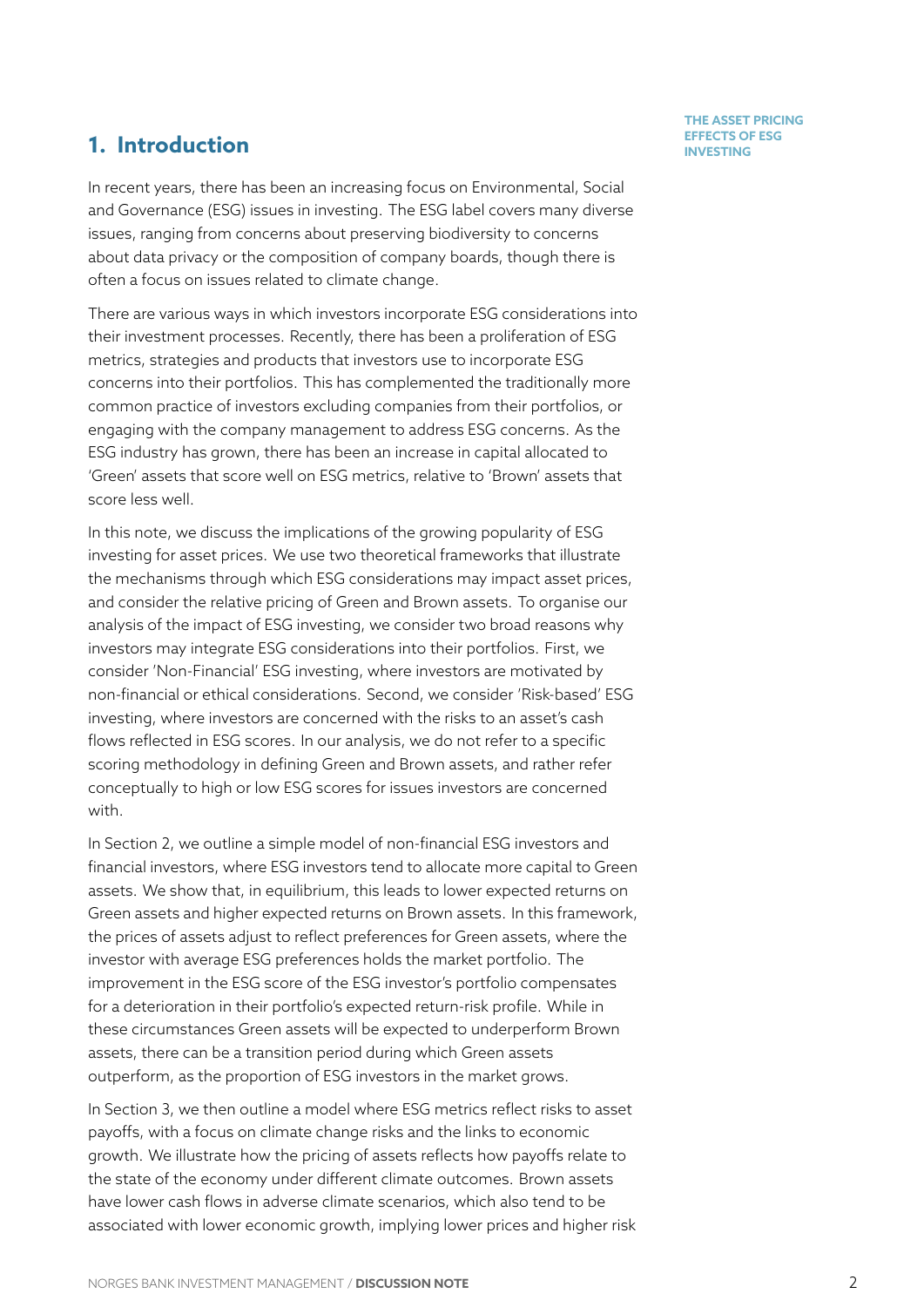premiums. Green assets, on the other hand, have higher cash flows in adverse climate scenarios, implying higher prices and lower risk premiums. The nature of cash flow risks can also change depending on the investment horizon. For example, if the economy is able to adapt following climate shocks, an asset can be risky in the short term but less risky as the investment horizon extends.

Finally, we discuss the difficulty in distinguishing between the effects of non-financial and risk-based ESG investing and identifying their magnitudes. Both approaches tend to reduce expected returns on Green assets and increase expected returns on Brown assets in equilibrium. In addition, there can be reasons to expect higher returns on Green relative to Brown assets. We would expect to see outperformance of Green assets as the presence of ESG investors grows, for example through increases in the capital tied to ESG investing, or through stronger preferences for ESG and greater ESG cash flow risks. We might also justify high valuations of Green technology stocks based on potentially high but uncertain cash flows that could result from large-scale technological changes towards sustainable production in the global economy. It is also difficult to determine precisely the magnitudes of these effects on asset prices. This requires estimates of ESG preferences and capital across investors, and modelling of risks to broad asset classes over long horizons. As the green transition progresses, more data will become available, and it is also reasonable to expect that more resources will be devoted to empirical research on these issues.

# **2. Non-Financial ESG Investing**

<span id="page-3-0"></span>In this section, we outline a simple framework that considers the asset pricing effects of investors that have non-financial ESG 'preferences'. We model different investors that are motivated to varying degrees by financial and ESG concerns, similar to models such as Fama and French (2007), who add investor 'tastes' into a standard portfolio choice problem. A key feature of the framework is that some investors directly value ESG considerations, separate to the value they place on financialr[eturns. This allows us to](#page-15-0) consider ESG investment motives that are entirely non-financial, for example due to ethical concerns. In addition to the conceptual distinction between financial and non-financial motives, there is evidence that investors do in fact incorporate ESG into their portfolios based on non-pecuniary motives, for example as documented in Hong and Kacperczyk (2009), Hartzmark and Sussman (2019) and Barber, Morse, and Yasuda (2021). Our framework describes the effects of ESG investing on stock prices, though the intuitions can be similarly applied to other types [of assets.](#page-16-0)

#### **No[n-Financial ESG Preferences](#page-15-1)**

To model ESG preferences, we use an extended version of the standard mean-variance portfolio problem that closely follows Pastor, Stambaugh, and Taylor (2021), and has many features in common with Baker, Bergstresser, Serafeim, and Wurgler (2018) and Pedersen, Fitzgibbons, and Pomorski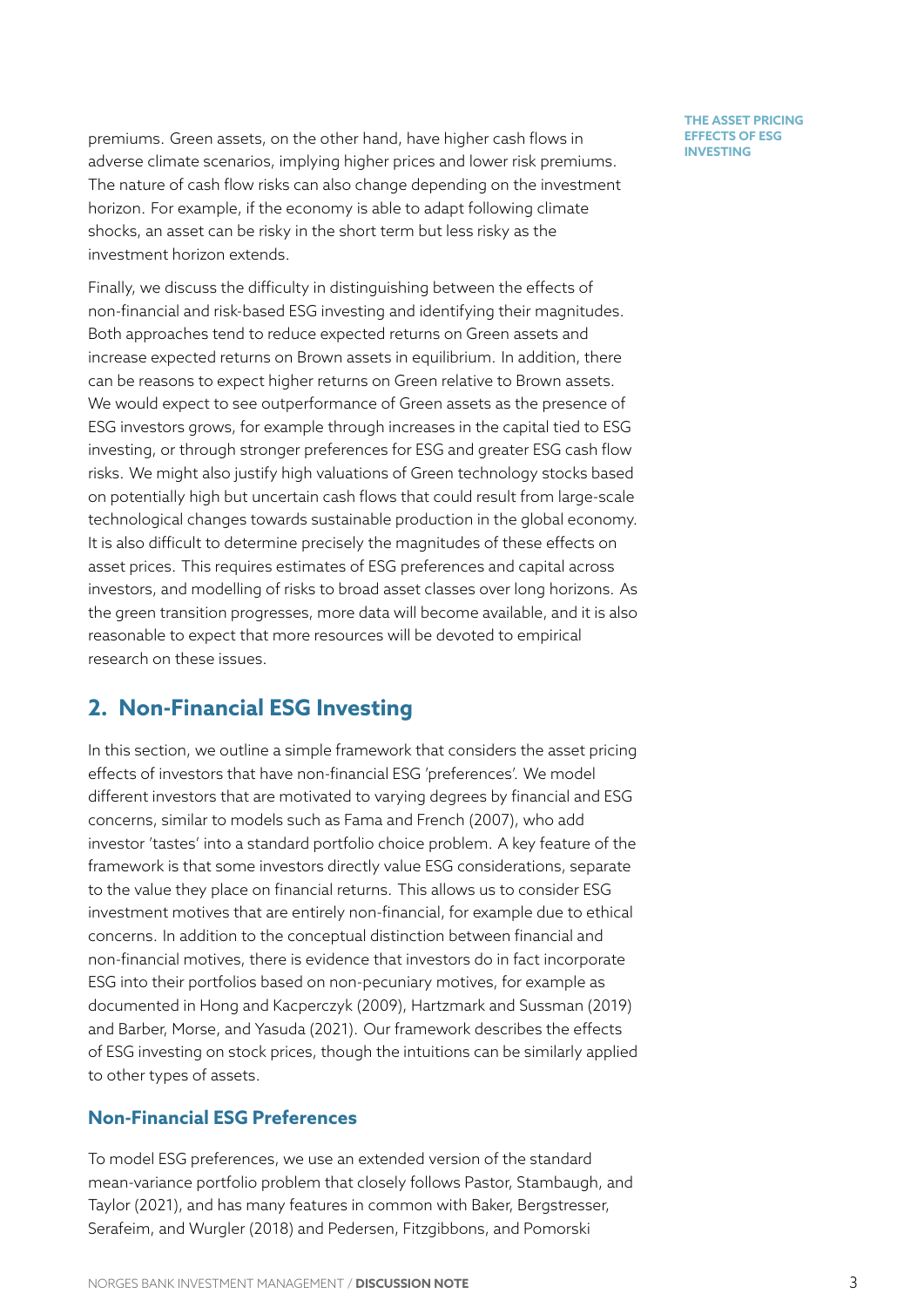(2020). We assume that investors allocate their wealth for one period between a risk-free asset, *r<sup>f</sup>* , and shares in companies. There are *N* companies, each with an observable ESG score, *sn*, where *s<sup>n</sup> >* 0 implies that [comp](#page-16-2)any *n* is 'Green' and generates a positive societal impact through its operations. Each investor allocates a proportion of their wealth to shares in these firms, denoted by the vector of portfolio weights *Xi*. Excess returns, *r*, are determined by  $r = \mu + \epsilon$  where  $\mu$  is the vector of equilibrium expected returns and *ϵ* is a noise term. We assume *ϵ* is normally distributed with zero mean and covariance matrix Σ.

For the preferences of investor *i*, we assume the following exponential utility function:

$$
u_i = -exp(-(a_iW_i + d_is'X_i)), \qquad (1)
$$

where  $a_i$  is the investor's coefficient of absolute risk aversion and  $W_i$  is their end-of-period wealth. Separate to their wealth, the investor also places value on the ESG score of companies they invest in, captured through *dis ′X<sup>i</sup>* in the utility function. Here,  $s^\prime X_i$  is the weighted-average ESG score of the investor's portfolio, and *d<sup>i</sup>* measures the strength of the investor's preference for Green companies. This additional term in the utility function implies that investors can incorporate ESG considerations into their portfolio choice.

#### **ESG Portfolios and Market Equilibrium**

Next, we describe the optimal portfolio for an investor that is concerned about ESG, based on the utility function in equation (1). Pastor, Stambaugh, and Taylor (2021) show that the optimal portfolio weights for an investor are:

$$
X_i = \frac{1}{a_i} \Sigma^{-1} (\mu + \frac{1}{a_i} d_i s). \tag{2}
$$

[The effect of incl](#page-16-1)uding ESG scores in the investor's preferences can be understood by first setting  $d_i = 0$ . In this case, we would obtain the standard mean-variance optimal portfolio choice where investors balance the expected return and risk of their portfolio. In the case where  $d_i > 0$ , we introduce an additional source of demand for ESG stocks that does not only reflect expected returns and risk.

To illustrate the equilibrium implications of the addition of ESG concerns into portfolios, we use a simple numerical example. We simulate a large number of investors that vary in terms of their ESG preference parameter, *d<sup>i</sup>* , and assume there are three stocks that investors allocate their capital to: a 'Green' stock  $(s_1 = 1)$ , a 'Neutral' stock  $(s_2 = 0)$  and a 'Brown' stock  $(s_3 = -1)$ .<sup>1</sup> Aside from their different ESG scores, the three stocks are identical in that they have the same return volatility (30% p.a.) and are uncorrelated with one another. This stylised representation of the investor's portfolio problem allow[s u](#page-4-0)s to illustrate the impact of ESG considerations on equilibrium expected returns. However, we emphasise the direction of the effects rather than their magnitudes, given the simplistic setup.

<span id="page-4-0"></span><sup>&</sup>lt;sup>1</sup>We assume that  $a_i = 3$  for all investors.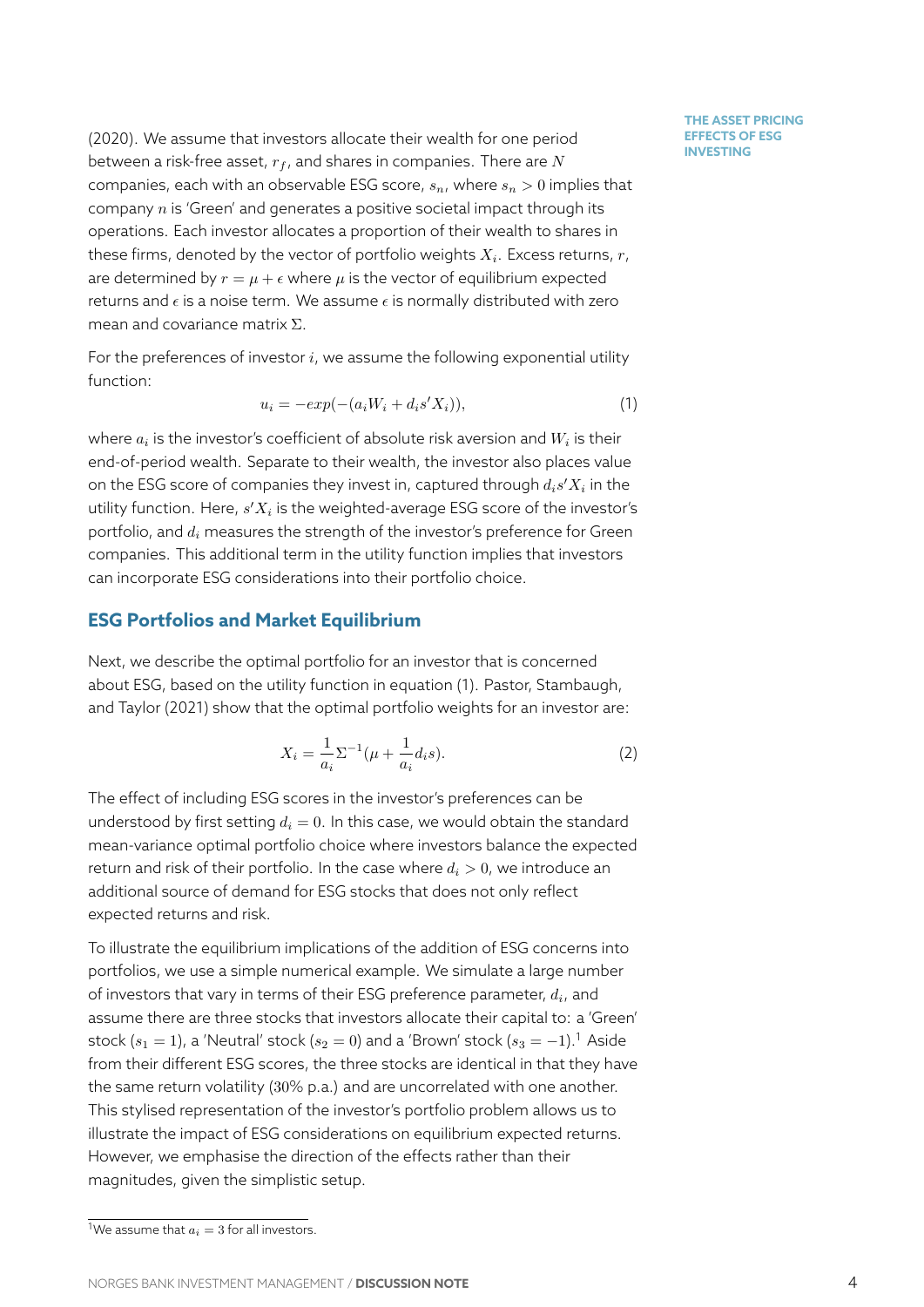<span id="page-5-0"></span>

Figure 1 (a) shows the equilibrium expected returns of the three stocks for alternative assumptions regarding the composition of the set of investors. The benchmark case assumes that the market is composed entirely of non-E[SG](#page-5-0) investors  $(d_i = 0)$ . We also show expected returns when the proportion of investors preferring higher company ESG scores is set at 25% and  $50\%$ .<sup>2</sup> Compared to the case with no ESG investors, the presence of ESG-motivated investors leads to lower expected returns on the Green stock in equilibrium. Naturally, we also observe a higher expected return on the Brown st[o](#page-5-1)ck. In other words, investors with ESG preferences are willing to pay higher prices, and accept lower expected returns, for stocks that score well on ESG metrics.

In our example, the portfolio choice of ESG-motivated investors implies that they accept a deterioration in the risk-return properties of their portfolio. This is illustrated in Figure 1 (b), which compares the expected return and risk of the portfolios for the two types of investors. $3$  The non-ESG portfolio lies on the upper section of the efficient frontier, meaning that they achieve the highest expected ret[urn](#page-5-0) possible given the volatility of their portfolio. Naturally, the ESG portfolio achieves lowere[x](#page-5-2)pected returns, given the higher allocation to the Green asset. The ESG investor therefore accepts a lower Sharpe ratio through their preference for the Green asset.

To further understand the effects of ESG preferences, Pastor, Stambaugh, and Taylor (2021) show that equilibrium expected returns can be expressed as:

$$
\mu = \mu_m \beta_m - \frac{\bar{d}}{a} s,\tag{3}
$$

[where](#page-16-1)  $\mu_m$  [is](#page-16-1) the market risk premium and  $\beta_m$  is the vector of market betas of the stocks. In the case with no ESG investors, expected returns would be determined by market betas and the market risk premium, the standard result of the Capital Asset Pricing Model (CAPM). With ESG-motivated investors, the changes in expected returns relative to the CAPM case are proportional to the average investor preference for ESG,  $\bar{d}$ , and the ESG scores of the stocks,  $s$ .

<sup>&</sup>lt;sup>2</sup>We assume that these ESG investors have a  $d_i$  coefficient equal to 0.20.

<span id="page-5-2"></span><span id="page-5-1"></span><sup>&</sup>lt;sup>3</sup>The frontier is constructed assuming 25% of investors incorporate ESG into their preferences.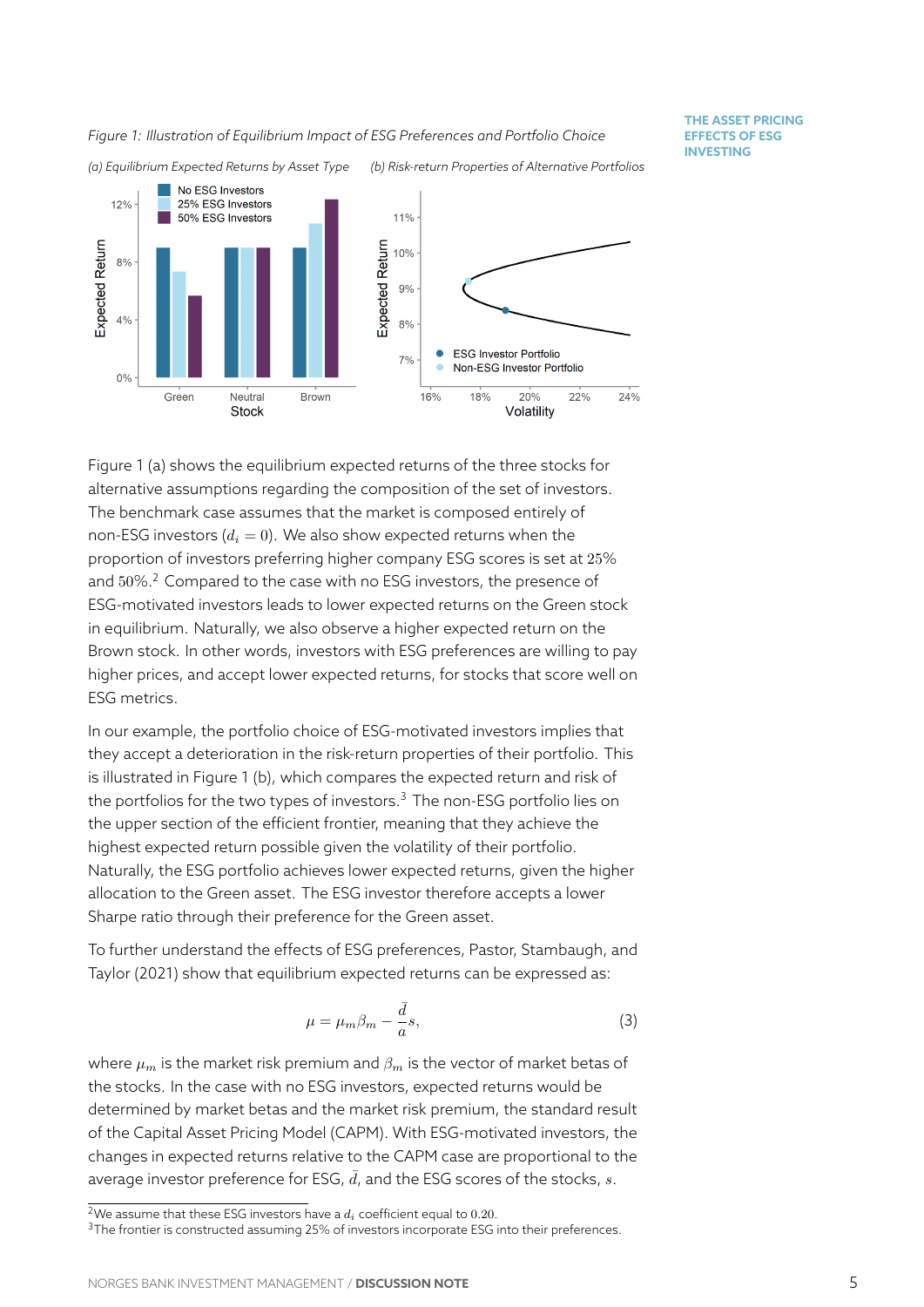It is worth emphasising that in equilibrium the pricing of assets will reflect the *average* ESG preference of investors. This implies that an investor with ESG preferences in line with this average holds the market portfolio, with no additional allocation to Green assets. It is therefore possible that some investors, while motivated by ESG considerations but less motivated than the average investor, would optimally choose to hold more Brown assets than the average investor. Investors considering allocations to Green assets would ideally evaluate their non-financial motives relative to other investors. To do this in practice, we would need to observe the distribution of capital amongst ESG-motivated investors and the strength of their preferences for ESG, which would determine the average preference in the market.<sup>4</sup>

#### **Relative Performance of Green and Brown Assets**

In line with the prediction from the model, there is a ra[ng](#page-6-0)e of studies that document higher average returns of assets that likely score lower on different ESG metrics. A well-known example is Hong and Kacperczyk (2009), who document that 'sin' stocks of companies involved in industries such as tobacco, alcohol and gambling earn higher returns than comparable stocks in other industries. They suggest that si[n stocks are avoided by institu](#page-16-0)tions that are particularly exposed to public opinion, such as endowments and pension funds, and present evidence that these investor types are underrepresented as holders of these stocks. In addition, Barber, Morse, and Yasuda (2021) suggest that investors sacrifice returns for non-financial rewards when investing in venture capital funds.

While investors may expect to earn lo[wer returns on Green assets](#page-15-1) i[n](#page-15-1) equilibrium, there would also be a transition period during which their expected returns fall and prices increase relative to Brown assets. We would expect to observe an increase in the prices of Green assets as the proportion of ESG investors increases, as in the example where the proportion of ESG-motivated investors increases from 25% to 50%. The pricing of higher expected returns for Brown assets would also imply lower prices, leading to the outperformance of Green assets relative to Brown assets. This presents a challenge when attempting to interpret the empirical evidence on the performance of ESG assets over the short term, given the growing prominence of ESG investing in recent years.

The transition and equilibrium effects are difficult to identify precisely, and this means that it can be challenging to interpret returns on different ESG strategies and investment products. These issues are further exacerbated by relatively short histories of available data, and different methodologies and standards associated with ESG metrics. Furthermore, there are likely other motivations underlying ESG investing, for example that ESG scores are related to asset payoffs, which will influence expected returns and which we discuss in Section 3.

<span id="page-6-0"></span><sup>4</sup>While not directly observable, we may be able to use survey evidence, such as in Amel-Zadeh and Serafeim (2018) and Krueger, Sautner, and Starks (2020), and portfolio holdings data to gauge the ESG deman[ds](#page-7-0) of investors.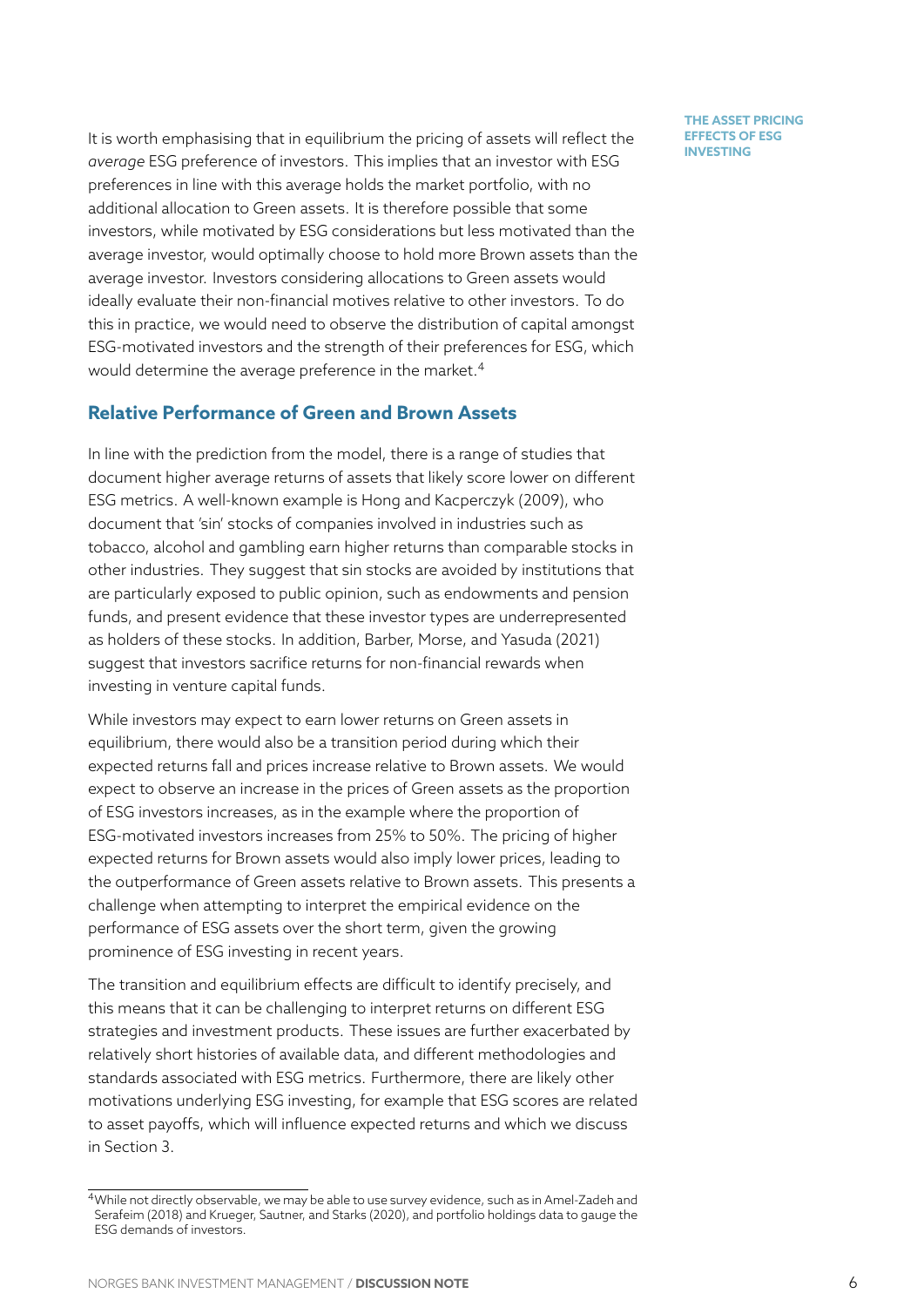# **INVESTING Social Impact of ESG Preferences**

Given the focus on sustainability inherent in ESG preferences, it is natural to ask how ESG investing might influence the behaviour of companies. Within our framework, we would expect ESG investing to have a positive social impact due to the lower expected returns associated with Green firms. This follows naturally to the extent that these lower expected returns are reflected in a lower cost of capital for green firms. Studies such as Heinkel, Kraus, and Zechner (2001) and Pastor, Stambaugh, and Taylor (2021) provide extensions to the framework presented above to consider this issue. They show that a manager of a firm who chooses whether to undertake c[apital investment wil](#page-16-4)l [discount the pr](#page-16-4)ojec[t cash flows at a lower rate and hence](#page-16-1) invest more. The opposing effect also occurs for Brown firms, which face a higher cost of capital and invest less. These effects can also incentivise companies to become greener to increase their market value. This implies that ESG considerations can have effects on firms through pricing as well as through more traditional approaches such as company engagement. There may also be additional incentives faced by firms, however, to portray themselves as Green companies, known as 'Greenwashing'. In practice, investors need to evaluate which companies are Green and Brown, and these characteristics of firms are not observed directly. Indeed, in general it can be difficult to assess a company's ESG characteristics using currently available ESG metrics, as discussed in Berg, Koelbel, and Rigobon (2020) and similar studies. To the extent that there is an asymmetry between firms and investors, it may be possible for firms to achieve higher market values if they are able to convince investors th[ey are 'Green'.](#page-15-3)

# **3. Risk-based ESG Investing**

<span id="page-7-0"></span>In this section, we consider the effects of risk-based ESG investing on asset prices. So far, our discussion has precluded the possibility that ESG metrics contain information about asset payoffs or company profitability. In contrast to the previous section, we next consider the possibility that investors utilise ESG metrics due to the information they contain regarding the cash flow risks of assets. For many ESG issues, it is intuitive to think that ESG metrics contain information about an asset's payoff profile. For example, Gompers, Ishii, and Metrick (2003) find that firms with good corporate governance outperform others historically. In a similar spirit, Edmans (2011) shows that high employee satisfaction predicts high stock returns and earnings growth.<sup>5</sup> [The](#page-15-4) [outperforman](#page-15-4)ce associated with higher ESG scores can erode over time, however, as investors learn about a[nd price i](#page-15-5)n [the p](#page-15-5)ositive association between ESG and company performance. For example, Beb[ch](#page-7-1)uk, Cohen, and Wang (2013) find that the outperformance of firms with good governance has disappeared in a more recent sample period.

Perhaps the most prominent ESG issue related to finan[cial risks is climate](#page-15-6) [change, and](#page-15-6) we focus our discussion in this section on this aspect of ESG

#### **THE ASSET PRICING EFFECTS OF ESG**

<span id="page-7-1"></span><sup>&</sup>lt;sup>5</sup>More recently, Edmans, Li, and Zhang (2020) show that employee satisfaction is associated with higher long-run returns in countries with more flexible labour markets, such as the US and UK.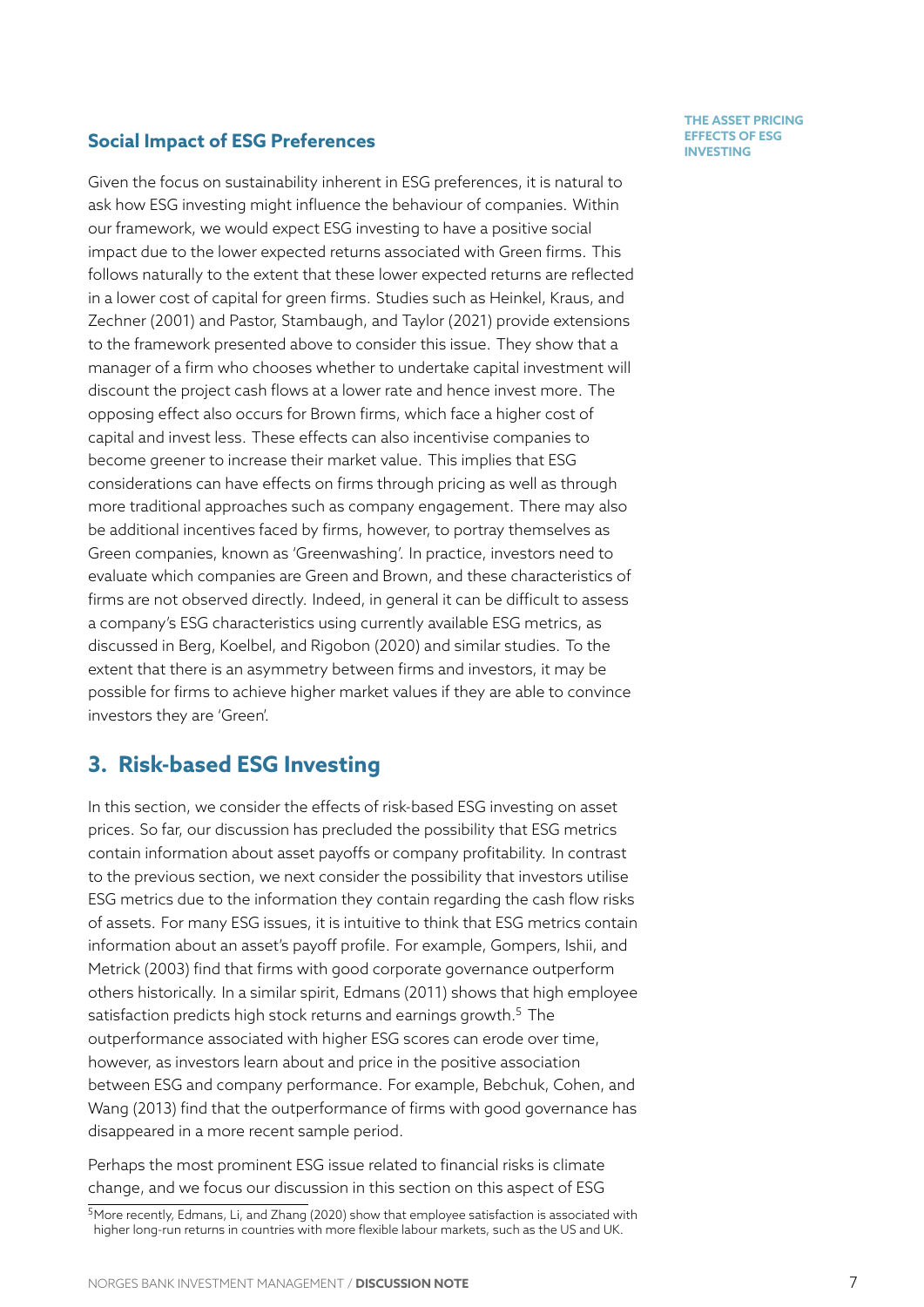investing. We outline a stylised dynamic model that describes the financial risk associated with climate change, with a focus on the equity market. Our focus on climate change is driven by the fact that risks related to climate change have the potential to significantly impact and redistribute economic growth, and thus equity cash flows, at long horizons.

Our modelling framework closely follows Giglio, Maggiori, Rao, Stroebel, and Weber (2021). We model risk associated with climate change as a form of disaster risk: a low-probability catastrophic event with a potentially large impact on economic activity (Weitzman, [2014\). The likelihood of a "climate](#page-15-8) [disaster" vari](#page-15-8)es over time and depends on economic activity.<sup>6</sup> We initially focus on physical climate change risk and discuss asset pricing implications of transition risk at the end of th[e section.](#page-16-5)

#### **Climate Risk and Economic Activity**

In order to consider the impact of climate change risk on asset prices, we first need to describe the links between climate risk and economic activity. We assume that aggregate real output growth, denoted as ∆*gt*, has the following dynamics:

$$
\Delta g_{t+1} = \mu + x_t - J_{t+1} \tag{4}
$$

$$
x_{t+1} = \mu_x + \rho x_t + \phi J_{t+1},\tag{5}
$$

where *x<sup>t</sup>* is a process that represents the expected deviation of the growth rate of the economy from the trend growth rate  $\mu$ , and  $J_t$  is a jump process that represents a climate disaster. It takes a value between zero and one with probability  $\lambda_t$  in each period and value of zero with probability  $(1 - \lambda_t)$ . In the absence of a climate disaster, *x<sup>t</sup>* is the sole driver of the variation in output growth. Once the disaster strikes, it lowers output growth, and at the same time increases the expected growth relative to the trend growth. The persistence of the above-trend growth depends on *ρ*. The adaptability of an economy to climate change risk is determined by the magnitude and persistence of the above-trend growth in the post-disaster period. The climate disaster probability *λ<sup>t</sup>* evolves as follows:

<span id="page-8-0"></span>
$$
\lambda_{t+1} = \mu_{\lambda} + \alpha \lambda_t + \nu x_t + \chi J_{t+1}.
$$
 (6)

The specification in equation (6) captures two important aspects of climate risk. First, the probability of adverse climate events increases when the economy grows at a faster rate, that is when *ν* is greater than zero. This positive link represents the ne[ga](#page-8-0)tive externalities of economic activity on climate. Second, the occurrence of a disaster increases the probability of a subsequent climate disaster, that is when  $\chi$  is positive. Such a feedback loop can be motivated by the interactions of multiple tipping points as discussed in Lemoine and Traeger (2016).

<sup>&</sup>lt;sup>6</sup>Modelling climate change risk as a form of disaster risk whose likelihood depends on economic activity can be motivated by the literature on tipping points (Overpeck and Cole, 2006; Lemoine and Traeger, 2014). A tipping point can be defined as an irreversible change in the climate system. [The likelihood of crossing climate](#page-16-6) tipping points is usually related to rising temperature.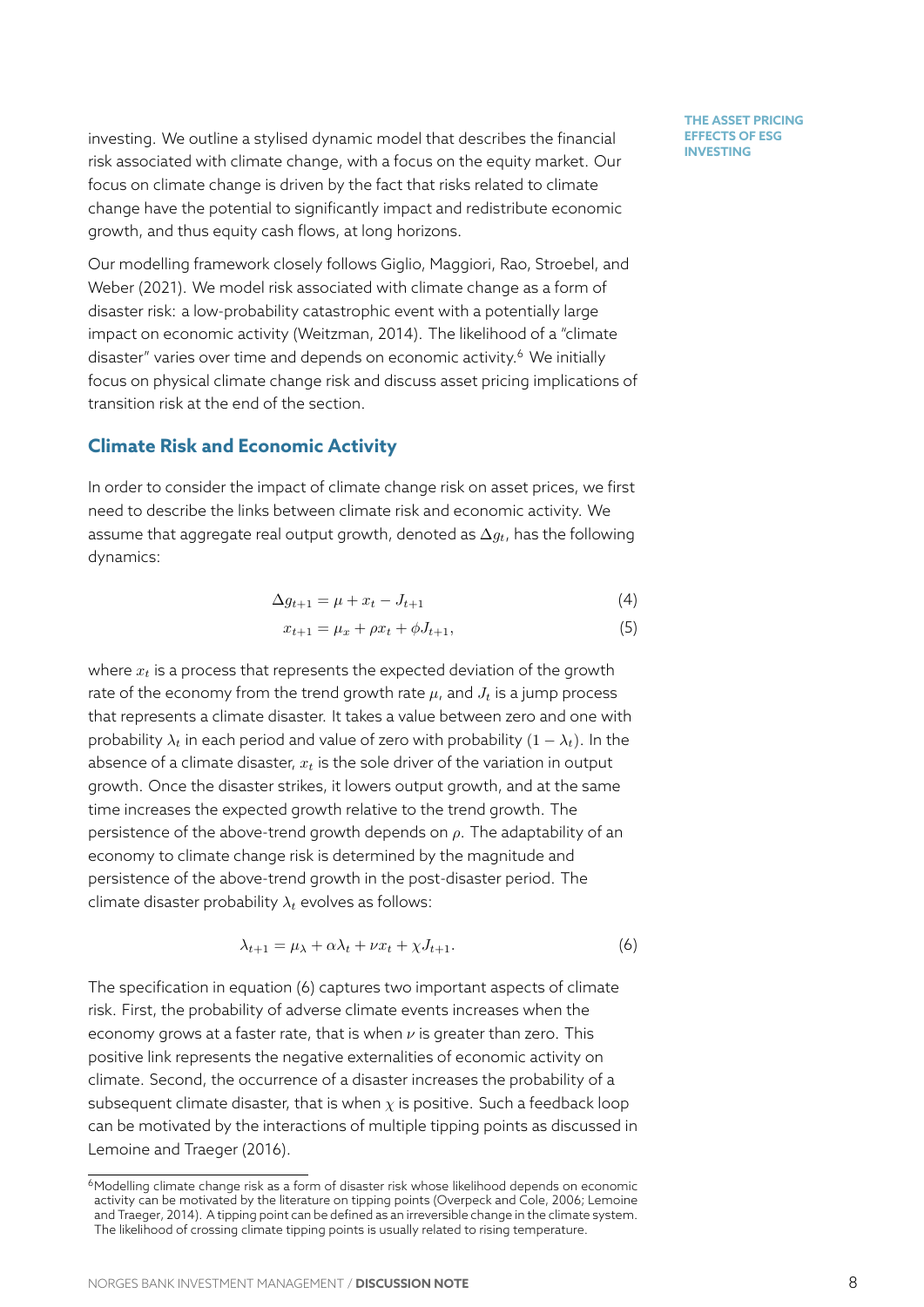### **INVESTING Climate Risk and Equity Cash Flows Climate Risk and Equity Cash Flows**

relatively less risky.

Next, we consider how the pricing of climate risks impacts the cash flow and discount rate components of asset prices. The performance of the stock market over the long run is linked to economic growth. Hence, to the extent that climate risk is related to economic growth, it will be reflected in equity cash flows. The pricing of cash flows will also depend on the exposure of assets' payoffs to climate risk through their discount rates. For example, cash flows that materialise in a climate disaster scenario are desirable and hence

Equity cash flows reflect a subset of aggregate economic activity, ∆*gt*. We represent equity cash flows through a process that is similar to the process driving aggregate growth but has a separate set of parameters. The dividend growth rate, ∆*dt*, follows:

$$
\Delta d_{t+1} = \mu_d + qy_t - \eta J_{t+1} \tag{7}
$$

$$
y_{t+1} = \mu_y + \omega y_t + \psi J_{t+1},
$$
\n(8)

where *y<sup>t</sup>* represents the expected deviation of dividend growth from the trend growth.<sup>7</sup> Focusing on the overall equity market, the price of a single dividend paid out in  $n$  years, denoted as  $P_t^{(n)}$ , is given by:

<span id="page-9-0"></span>
$$
P_t^{(n)} = \frac{D_t E_t \left[ \exp \left( \Delta d_{t+1} + \Delta d_{t+2} + \dots + \Delta d_{t+n} \right) \right]}{\left( 1 + \bar{r}_t^n \right)^{(n)}},\tag{9}
$$

where  $D_t$  represents the current dividend and  $\bar{r}^n_t$  is the discount rate of maturity *n*. The discount rate comprises two components, a risk-free rate and a risk premium that compensates investors for dividend risk. The value of the stock market is equal to the discounted value of all future dividends. By considering dividend payouts at different maturities we are able to explore the short- and long-term impact of climate change risk on equities. Equations (7) and (9) show that when forming their expectations about dividend growth, investors need to assess the likelihood  $\lambda_t$  of a climate disaster *J* at all relevant horizons.

Clim[at](#page-9-0)e change risk materialises when *J* takes a value other than zero. Even in the absence of a climate disaster, however, the risk of disaster will be incorporated in asset prices as investors evaluate the likelihood of the disaster *λt*. The changing likelihood of climate change disaster can be interpreted as "climate change news", as discussed in e.g. Engle, Giglio, Kelly, Lee, and Stroebel (2020). Assets that perform well in periods marked by an increased likelihood of a climate disaster hedge climate change news. The pricing of equities will reflect their exposure to climat[e risks, where the overall mar](#page-15-9)ket [and Brown asse](#page-15-9)ts have a positive risk exposure through positive values of *η* and *q*, while Green assets have a negative exposure and hedge climate risks.

Another important consideration for investors is the degree of adaptability of

 $^7$ We allow for a differentiated exposure of equity cash flows to climate risk through  $q^i$  and  $\eta^i$  , where *i* can refer to the overall equity market or to Green and Brown assets. Through these parameters, we are able to consider assets that co-move differently with economic growth.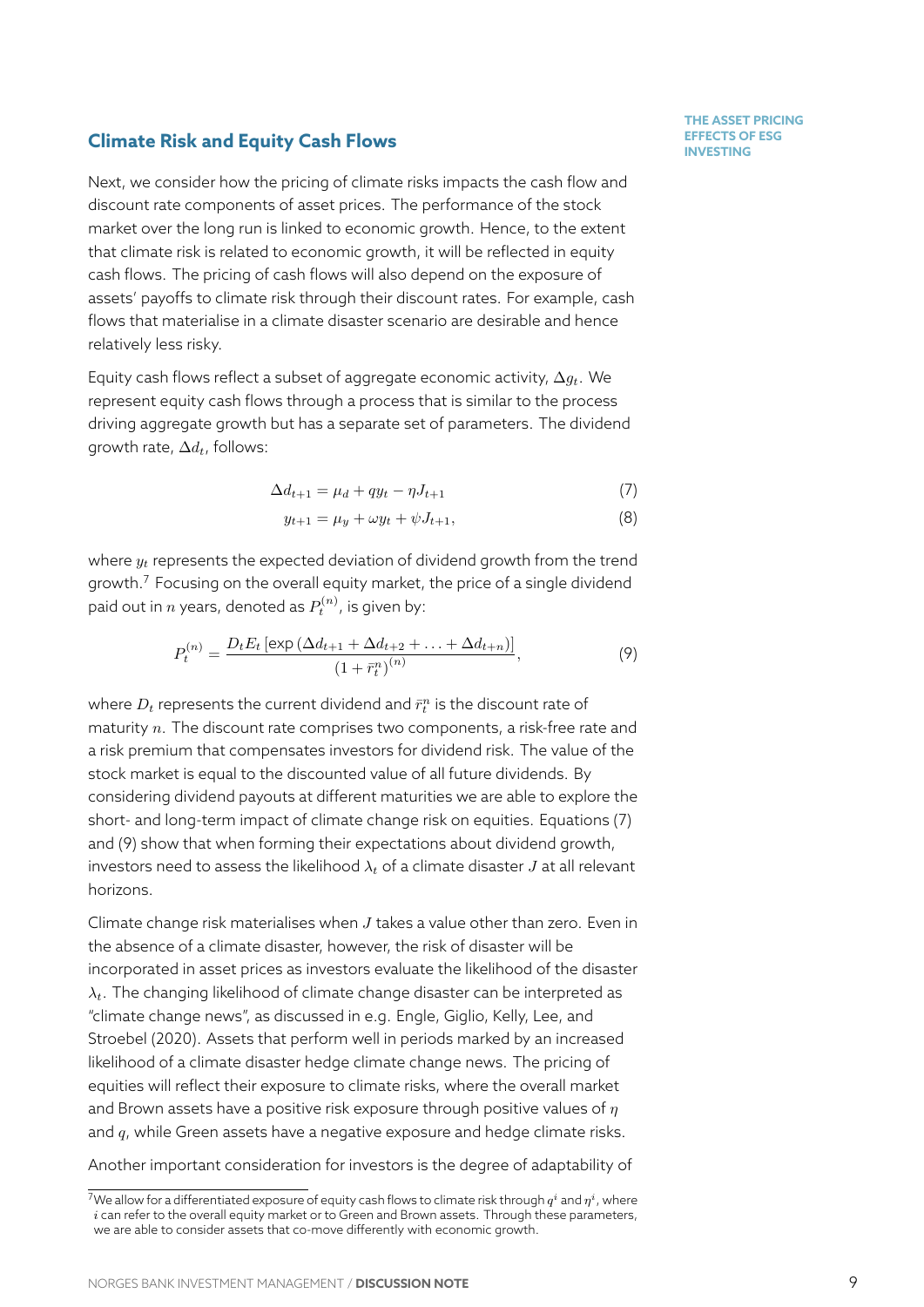**THE ASSET PRICING EFFECTS OF ESG INVESTING**

<span id="page-10-2"></span>

*Note: The baseline calibration of the model works with the unconditional disaster probability of 3%. The chart shows per-period growth rates of expected real dividends.*

the economy to climate change. Recent research such as Cruz and Rossi-Hansberg (2021) suggests that the economic impact of climate change is unevenly distributed across regions, and points to migration and innovation as key adaptation mechanisms. In the model, the riskines[s of equit](#page-15-10)y cash [flows is determined by](#page-15-10) the degree of mean reversion in the growth rate of dividends after a climate disaster strikes. If *ψ* is positive, the dividend growth rate increases above trend growth after a disaster, and the increase is persistent if *ω* is greater than zero. A higher degree of mean reversion in dividend growth implies that the economy is more adaptable to climate change, i.e. output growth has the tendency to be significantly higher post-disaster, which makes long-horizon dividends relatively less exposed to climate change risk. $8$ 

#### **Pricing of Climate Risk**

To illustrate the im[pa](#page-10-0)ct of climate change risk on asset prices, we initially focus on the implications for the overall market using the baseline calibration of the model outlined in Giglio, Maggiori, Rao, Stroebel, and Weber (2021).<sup>9</sup> The set of model parameters is provided in Appendix A. Figure 2 illustrates the impact of negative climate change news, that is a small increase in the likelihood of climate cha[nge disaster, on expected cash flows. Intuit](#page-15-8)i[vely,](#page-15-8)[a](#page-15-8)[n](#page-10-1) increased likelihood of a climate disaster lowers expe[cte](#page-17-0)d cash [flo](#page-10-2)w growth, where the decline is larger at shorter horizons. This short-term impact is driven by the assumption that the economy tends to grow faster following the disaster, thus making longer-horizon cash flows relatively less risky.

<sup>8</sup>Empirical evidence from an international panel indicates that large declines in consumption tend to be followed by periods of disproportionately high growth (Nakamura, Steinsson, Barro, and Ursua, 2013).

<span id="page-10-1"></span><span id="page-10-0"></span> $9$ The model presented in Giglio, Maggiori, Rao, Stroebel, and Weber (2021) is calibrated to match selected moments of observed asset prices such as residential real estate, government bonds and equities. Although the model-implied magnitudes are plausible, we use them for illustrative purposes rather than focussing on quantitative conclusions.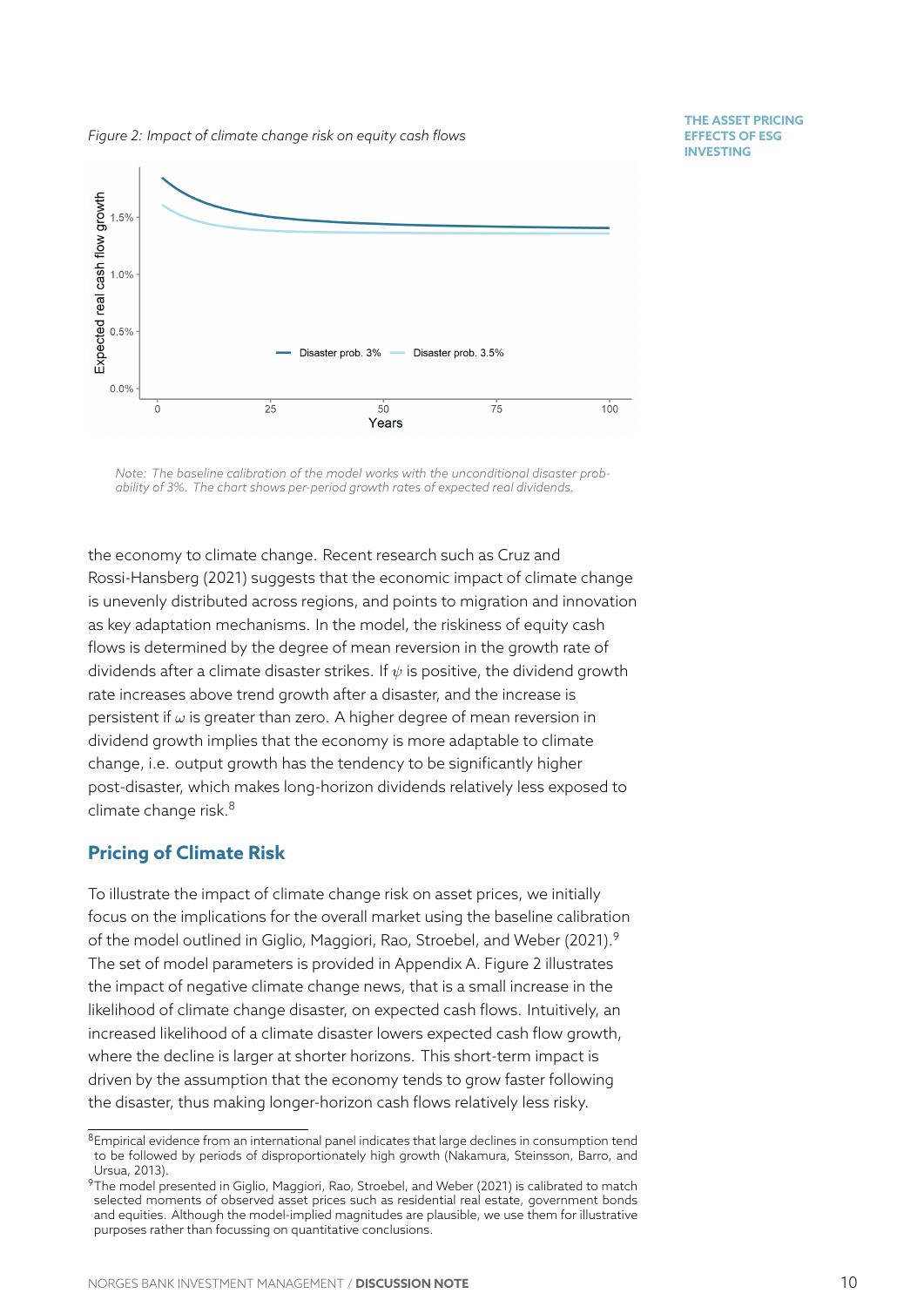*Figure 3: Impact of climate change risk on expected returns*

**THE ASSET PRICING EFFECTS OF ESG INVESTING**

<span id="page-11-0"></span>

*Note: Both panels show the impact of an increase in the probability of a climate disaster from 3% to 3.5%. The baseline calibration of the model works with the unconditional disaster probability of 3%.*

Next, we consider how expected returns - the rates at which cash flows are discounted - are impacted by climate change news. In contrast to Section 2, we assume that investors are motivated solely by financial concerns. Hence, the impact of climate change risk on discount rates is driven exclusively by investors' risk considerations. Changes in the likelihood of a climate chan[ge](#page-3-0) disaster have an impact on both components of discount rates, the risk-free rate and the risk premium. Panel (*a*) of Figure 3 shows that an increase in the likelihood of a disaster lowers the risk-free rate. This is because higher overall risk in the economy makes risk-free assets more desirable and investors are willing to accept a lower expected return to h[old](#page-11-0) them.

An increase in the likelihood of a climate change disaster also leads to higher risk premiums, to compensate investors for higher dividend risk. As shown in Panel (*b*) of Figure 3, the increase in risk premiums primarily occurs at shorter maturities, which is where the increase in dividend risk is concentrated. Due to partially offsetting effects of increased climate risk on the risk-free and the risk premium com[po](#page-11-0)nents, the overall effect on discount rates can be relatively small.<sup>10</sup>

The slope of the term structure of risk premiums is driven by the relative riskiness of short- and long-maturity dividends. The model calibration implies a significant de[gre](#page-11-1)e of mean reversion in the dividend growth rate post-disaster, which makes long-horizon cash flows relatively less risky (as indicated in Figure 2). The lower riskiness of long-horizon dividends is reflected in the downward-sloping term structure of discount rates, where near-term cash flows require higher risk premiums than long-horizon cash flows. In an econo[m](#page-10-2)y that is less adaptable to climate change risk, the term

<span id="page-11-1"></span> $10$ The distinction between the two components is still important, however, as it alters return-risk properties of both equity and fixed income assets.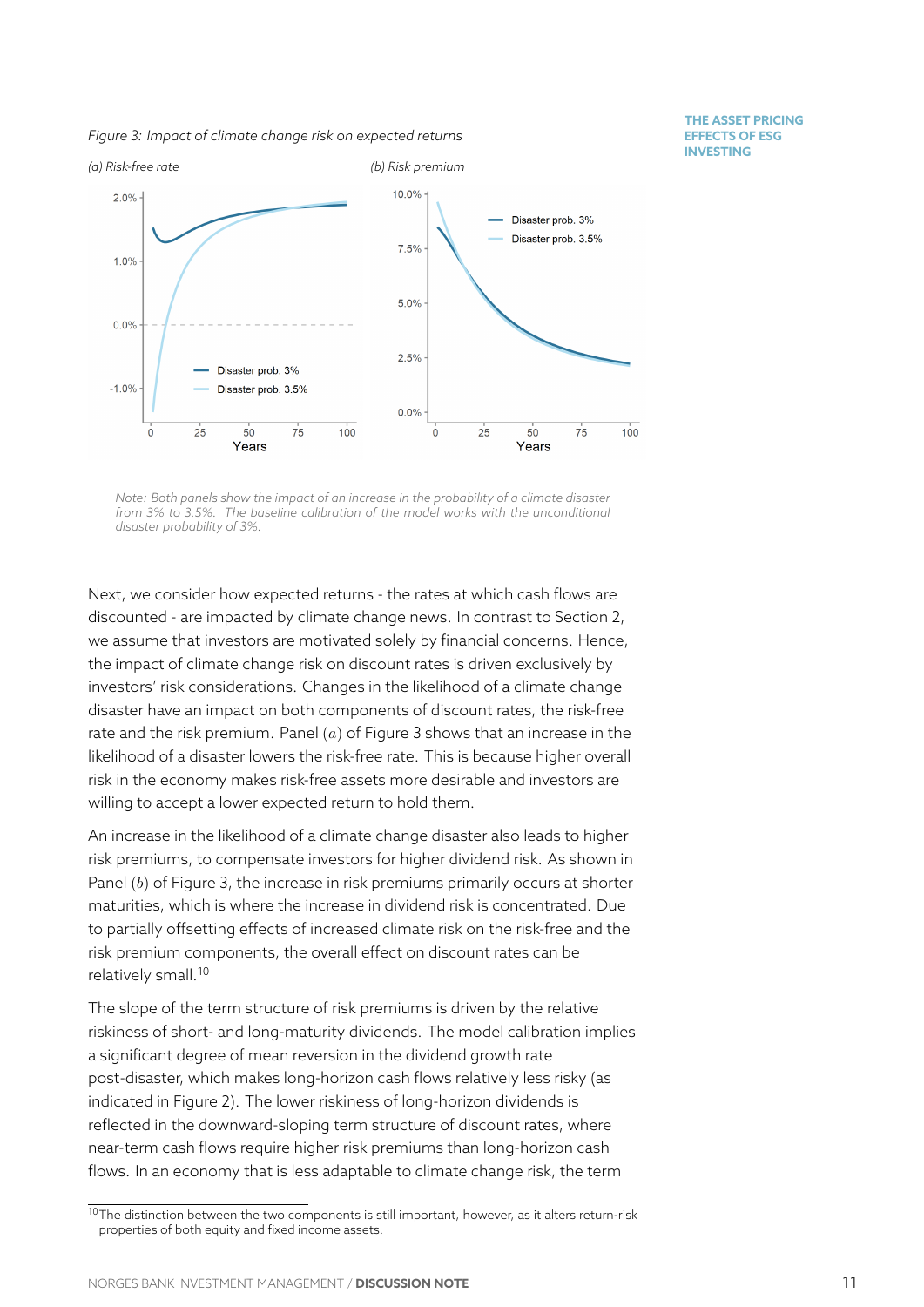structure of risk premiums would be *flatter*, but at a *higher level*.

To further illustrate the effect of exposure to climate risk on discount rates, we compare the pricing of Green and Brown assets, shown in Figure 4. <sup>11</sup> In this example, the cash flows of Green assets are discounted at very low rates due to their hedging properties, implying a low cost of capital and low expected returns for these investments. Depending on the magnitu[de](#page-13-0) [of](#page-12-0) the climate hedging effect, investors might discount Green investments with rates below the risk-free rate.

There are some studies documenting that exposure to climate change risk is reflected in asset prices, and that the pricing of climate risk aligns with the effects presented in Figure 4. For example, in equity markets, Bolton and Kacperczyk (2021) find that firms with higher total carbon dioxide emissions earn higher returns, or equivalently have higher discount rates, even after controlling for size and oth[er](#page-13-0) effects. To isolate the effect of c[limate chan](#page-15-11)ge [on asset prices, a](#page-15-11) number of studies turn to different asset classes, such as real estate (Bernstein, Gustafson, and Lewis, 2019) or municipal bonds (Painter, 2020). These studies also find that assets with higher exposure to climate change risks, for example as measured by exposure to rising sea levels, area[ssociated with lower prices. Much of th](#page-15-12)e current literature focuses [on the immed](#page-16-9)iate effects of climate change on assets with little scope for adaptation. We have less evidence available to assess the long-term impact of climate change, and the effects on broader equity market or global asset classes. To the extent that there is some evidence suggesting that market pricing incorporates information about climate risks, an investor is in effect paying a premium for climate change protection when investing in Green assets.

#### **Transition Risk and Other Considerations**

Our discussion so far has focused on the asset pricing implications of *physical* climate risk. The increased awareness of physical climate risk naturally intensifies efforts to transition to a green economy. Indeed, recent years have seen a range of policy initiatives aimed at mitigating the impact of economic activity on climate.<sup>12,13</sup> The transition to a green economy requires the mass adoption of new technologies across a range of sectors. The combined effect of policy initiatives and new green technologies on asset prices is usually referred to as the *t[ra](#page-12-1)[ns](#page-12-2)ition* risk of climate change. In contrast to physical climate risk, which is largely undiversifiable, transition risk appears more diversifiable by transacting in financial markets.<sup>14</sup>

<sup>&</sup>lt;sup>11</sup>For the overall market, we use the baseline calibration where  $q^m = 1$  and  $\eta^m = 3$ . The exposure of Green assets is the mirror image of the market, with  $q^g = -q^m$  and  $\eta^g = -\eta^m$ , reflecting their climate hedging properties. The cash flows of Brown assets are more exposed to climate risk than the market, with parameters  $q^b = 1.2 \times q^m$  $q^b = 1.2 \times q^m$  $q^b = 1.2 \times q^m$  and  $\eta^b = 1.2 \times \eta^m$ .  $\mu_d^i$  is set so that all three asset types have an identical long-run growth rate.

<span id="page-12-0"></span> $12$ Well-known examples include the Paris Agreement of 2016, the Next Generation EU plan of 2020 and a number of other plans at a national level.

 $^{13}$ The idea behind the transition to a green economy is to break the positive link between economic growth and the likelihood of climate disasters, implying *ν* = 0 in the framework outlined above.

<span id="page-12-3"></span><span id="page-12-2"></span><span id="page-12-1"></span> $14A$  successful transition to a green economy will inevitably produce winners and losers among firms. Hence, investors may be able to diversify transition risk by holding a broadly diversified portfolio. In contrast, a climate shock is likely to have a market-wide impact.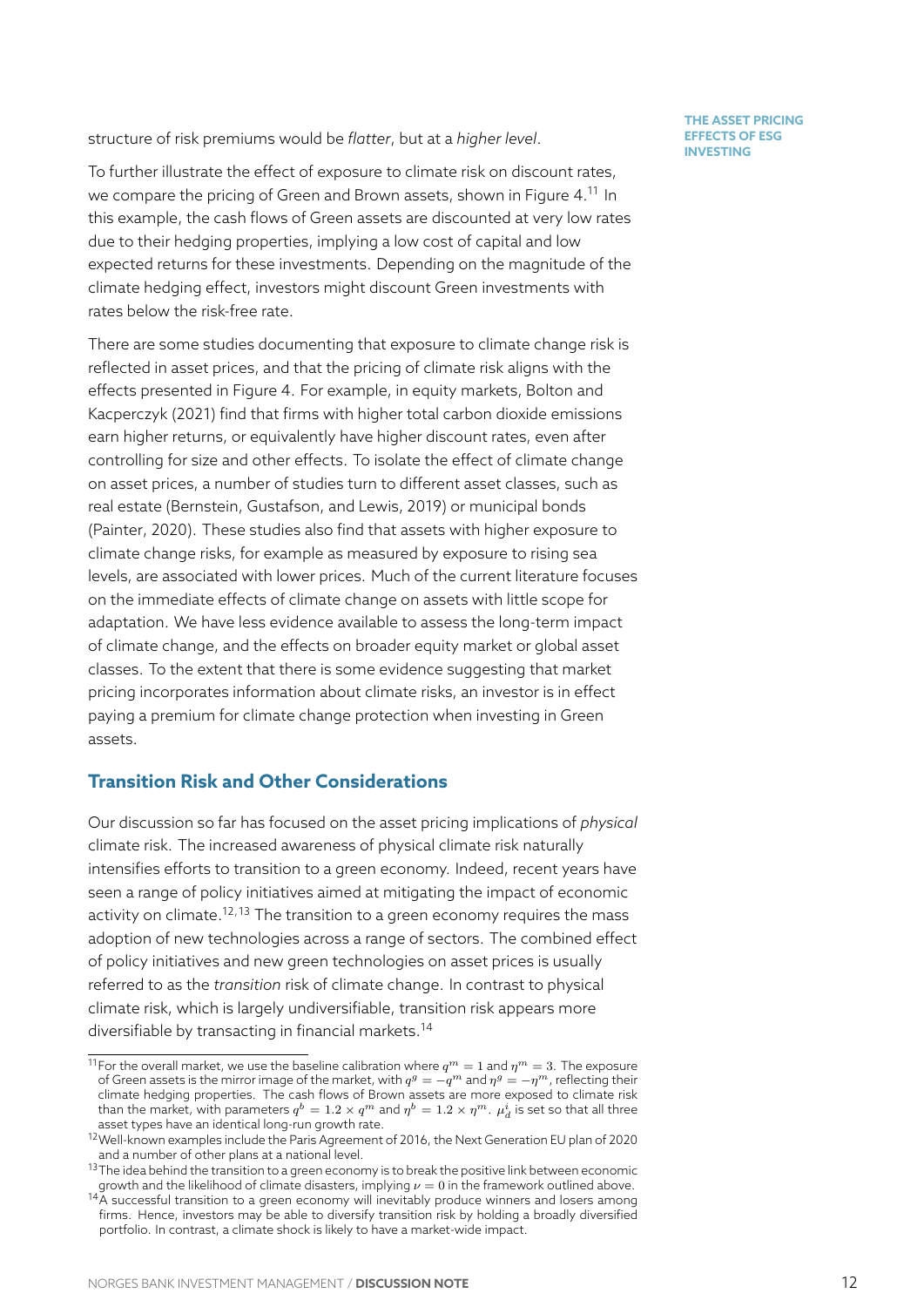<span id="page-13-0"></span>

*Note: The baseline calibration of the model works with the unconditional disaster probability of 3%.*

Large structural changes in the economy such as the green transition can also be accompanied by elevated valuations attached to assets related to the "new economy", in this case the green economy. In line with historical evidence on asset pricing effects of such structural changes, some green technology firms seem to enjoy high valuations relative to the market. Even though high asset valuations and high return volatility might appear as irrationally high ex-post, they can be rational ex-ante, for example as shown in Pastor and Veronesi (2009). This is due to the highly uncertain and positively skewed payoffs of green assets, with high payoffs if their productivity turns out to be high and if there is a mass adoption of the technologies that the[y produce.](#page-16-10)<sup>15</sup> In other [words](#page-16-10), high valuations of green technology firms are likely driven by high cash flow expectations, in addition to low discount rates.

So far, we have assumed that climate change risk can be accura[te](#page-13-1)ly represented by models such as the one presented in this section. There is, however, a considerable degree of uncertainty around several aspects of climate change and modelling its impact on humankind and economic activity (Lemoine, 2021; Pindyck, 2021). While a quantitatively accurate representation of climate change risk is extremely challenging to achieve, it does not necessarily imply that climate change risk is not reflected in prices in financial [markets. This k](#page-16-11)i[nd of model u](#page-16-12)ncertainty or ambiguity has been the subject of a long line of research. Studies that focus on decision-making in situations characterised by a high degree of unquantifiable uncertainty indicate that it is optimal to assign extra weight to the worst outcomes (Epstein and Schneider, 2008; Hansen and Brock, 2018; Barnett, Brock, and Hansen, 2020). This would suggest that asset prices may reflect not only quantifiable climate change risk but also uncertainty related to the economic [effects of climate change.](#page-15-13)

<span id="page-13-1"></span><sup>&</sup>lt;sup>15</sup>[The spli](#page-15-14)t [betwe](#page-15-14)en Green and Brown assets is not always clear-cut. One reason for this is that Brown firms have incentives to become Green. In fact, recent research suggests that oil & gas firms are key innovators in green technologies (Cohen, Gurun, and Nguyen, 2020).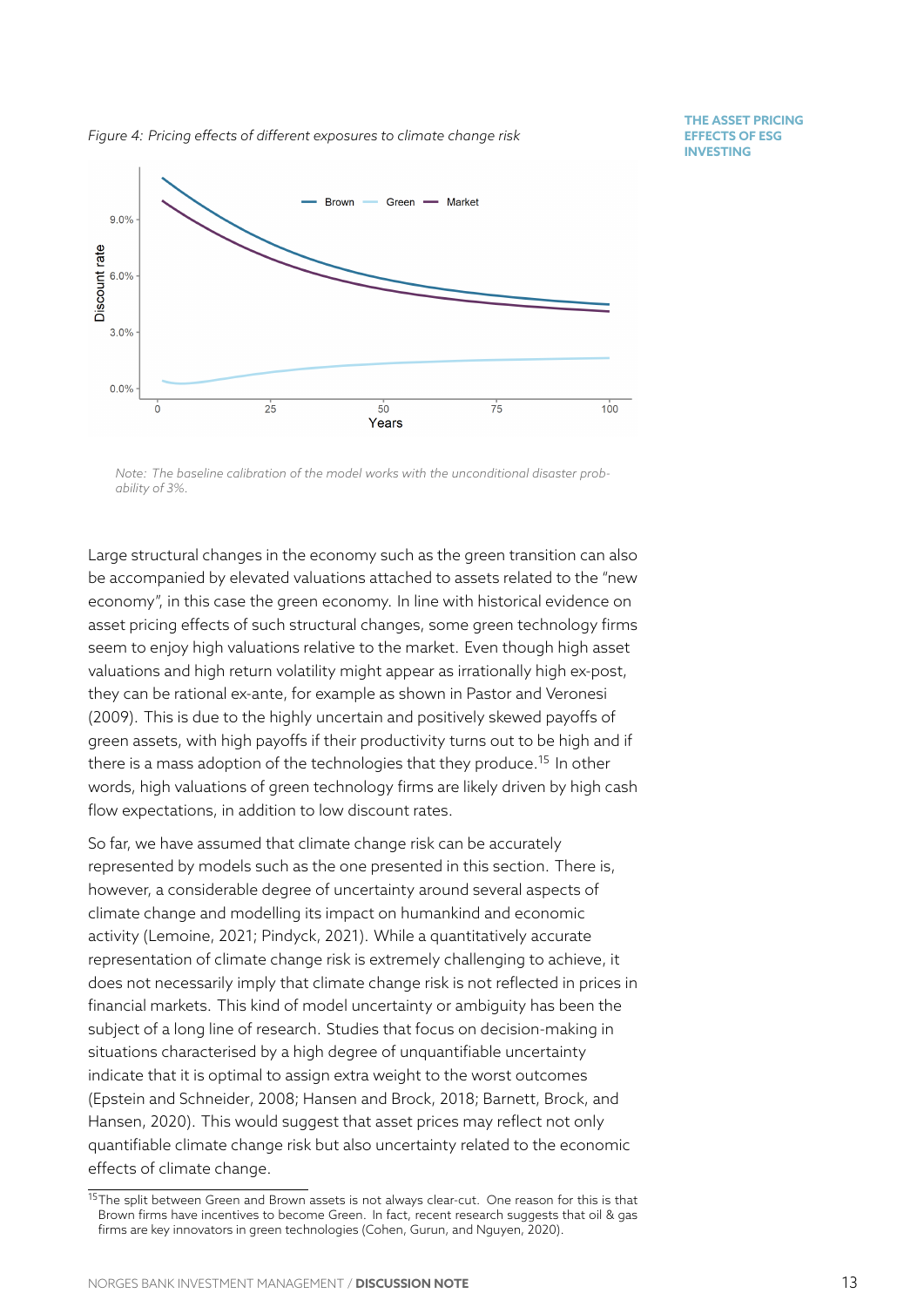# **THE ASSET PRICING**

# **4. Conclusion Investing**

In this note, we have outlined different ways in which ESG investing may impact asset prices, distinguishing between the equilibrium effects of non-financial and risk-based motives. While separating these motives is useful for understanding how asset pricing effects arise, the effects are likely to interact and therefore be difficult to identify. Whether Green asset demands are derived from non-financial preferences for ESG, or based on the ability of a Green asset to hedge against adverse climate outcomes, our frameworks anticipate lower expected returns on Green relative to Brown assets in equilibrium.

While equilibrium outcomes suggest that expected returns on Green assets will be lower, there can still be reasons why Green assets can outperform Brown assets. For example, as the presence of ESG-motivated investors grows, we would observe a transition period to a new equilibrium, during which we would expect green assets to outperform other assets. In addition, ESG investing may be associated with Green technology stocks that have potentially high but uncertain payoffs that could result from a transition to a greener economy.

Determining the magnitudes of these effects either in equilibrium or during the green transition is challenging. Amongst other things, it requires estimates of the distribution of ESG preferences across investors as well as the size of capital they allocate to ESG investing. While there is suggestive evidence that the amount of capital allocated to ESG investing has been growing rapidly, precise estimates of both inputs are hard to obtain. Recent developments in incorporating data on portfolio holdings into asset pricing models present a promising avenue of research for understanding the role of ESG in investing. We also have less evidence available to assess the long-term impact of climate change, and the effects on broader equity market or global asset classes. As the green transition progresses, more data will become available, and it is also reasonable to expect that more resources will be devoted to empirical research on these issues.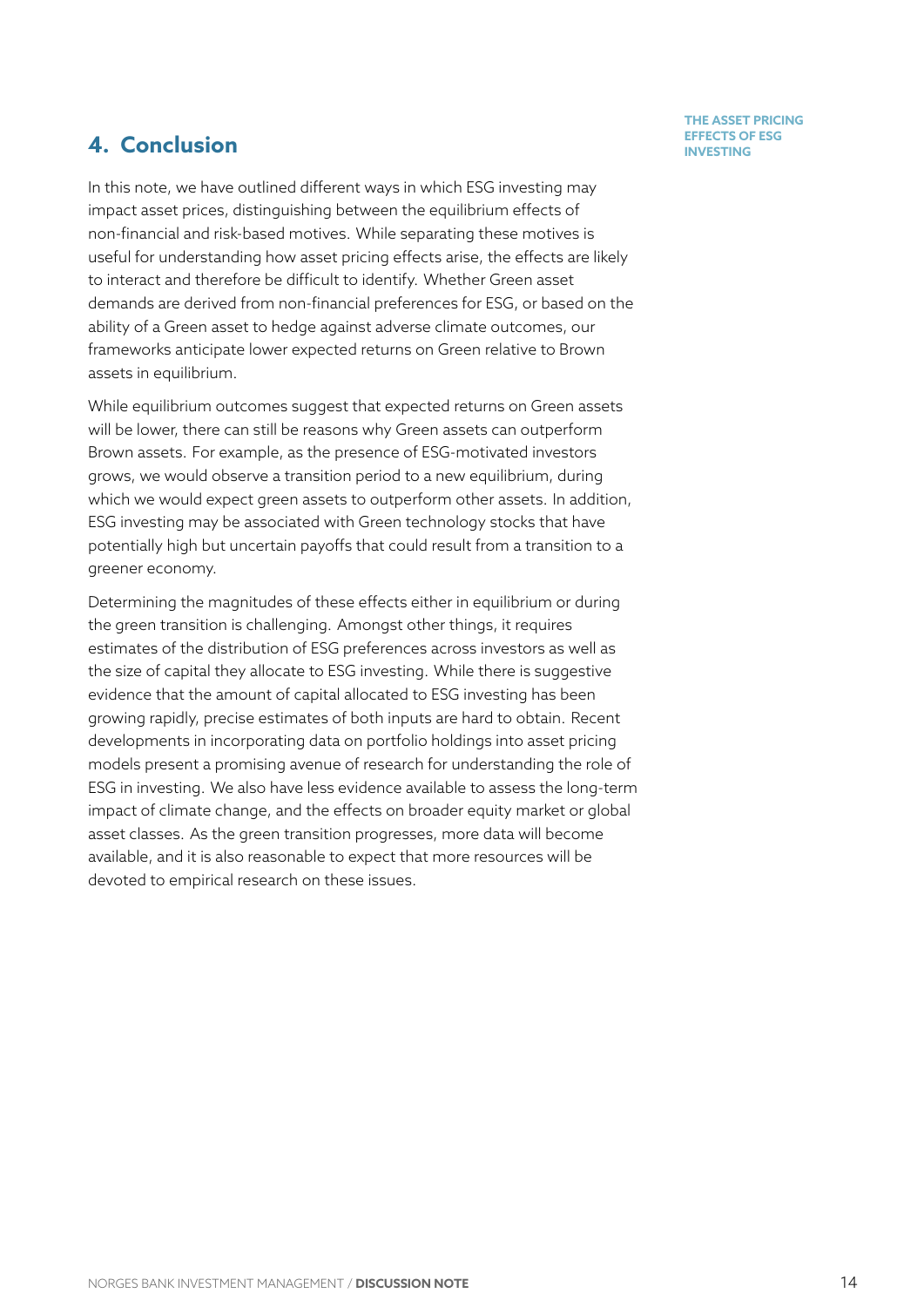# **References INVESTING**

- <span id="page-15-2"></span>Amel-Zadeh, A. and G. Serafeim (2018). Why and How Investors use ESG Information: Evidence from a Global Survey. *Financial Analysts Journal 74*(3), 87–103.
- Baker, M., D. Bergstresser, G. Serafeim, and J. Wurgler (2018). Financing the response to climate change: The pricing and ownership of US green bonds. NBER working paper.
- <span id="page-15-1"></span>Barber, B. M., A. Morse, and A. Yasuda (2021). Impact investing. *Journal of Financial Economics 139*(1), 162–185.
- <span id="page-15-14"></span>Barnett, M., W. Brock, and L. P. Hansen (2020). Pricing uncertainty induced by climate change. *The Review of Financial Studies 33*(3), 1024–1066.
- <span id="page-15-6"></span>Bebchuk, L. A., A. Cohen, and C. C. Wang (2013). Learning and the disappearing association between governance and returns. *Journal of Financial Economics 108*(2), 323–348.
- <span id="page-15-3"></span>Berg, F., J. F. Koelbel, and R. Rigobon (2020). Aggregate confusion: The divergence of ESG ratings. Working paper.
- <span id="page-15-12"></span>Bernstein, A., M. Gustafson, and R. Lewis (2019). Disaster on the horizon: The price effect of sea level rise. *Journal of Financial Economics 134*, 253–272.
- <span id="page-15-11"></span>Bolton, P. and M. Kacperczyk (2021). Do investors care about carbon risk? *Journal of Financial Economics forthcoming*.
- Cohen, L., U. G. Gurun, and Q. H. Nguyen (2020). The ESG-Innovation Disconnect: Evidence from Green Patenting. NBER working paper.
- <span id="page-15-10"></span>Cruz, J.-L. and E. Rossi-Hansberg (2021). The Economic Geography of Global Warming. NBER working paper.
- <span id="page-15-5"></span>Edmans, A. (2011). Does the stock market fully value intangibles? employee satisfaction and equity prices. *Journal of Financial economics 101*(3), 621–640.
- <span id="page-15-7"></span>Edmans, A., L. Li, and C. Zhang (2020). Employee Satisfaction, Labor Market Flexibility, and Stock Returns Around the World. Working paper.
- <span id="page-15-9"></span>Engle, R. F., S. Giglio, B. Kelly, H. Lee, and J. Stroebel (2020). Hedging climate change news. *The Review of Financial Studies 33*(3), 1184–1216.
- <span id="page-15-13"></span>Epstein, L. and M. Schneider (2008). Ambiguity, Information Quality, and Asset Pricing. *Journal of Finance 63*(1), 197–228.
- <span id="page-15-0"></span>Fama, E. F. and K. R. French (2007). Disagreement, tastes, and asset prices. *Journal of Financial Economics 83*(3), 667–689.
- <span id="page-15-8"></span>Giglio, S., M. Maggiori, K. Rao, J. Stroebel, and A. Weber (2021). Climate Change and Long-Run Discount Rates: Evidence from Real Estate. *Review of Financial Studies forthcoming*, 1–45.
- <span id="page-15-4"></span>Gompers, P., J. Ishii, and A. Metrick (2003). Corporate governance and equity prices. *The Quarterly Journal of Economics 118*(1), 107–156.
- Hansen, L. P. and W. Brock (2018). Wrestling with Uncertainty in Climate Economic Models. Working paper.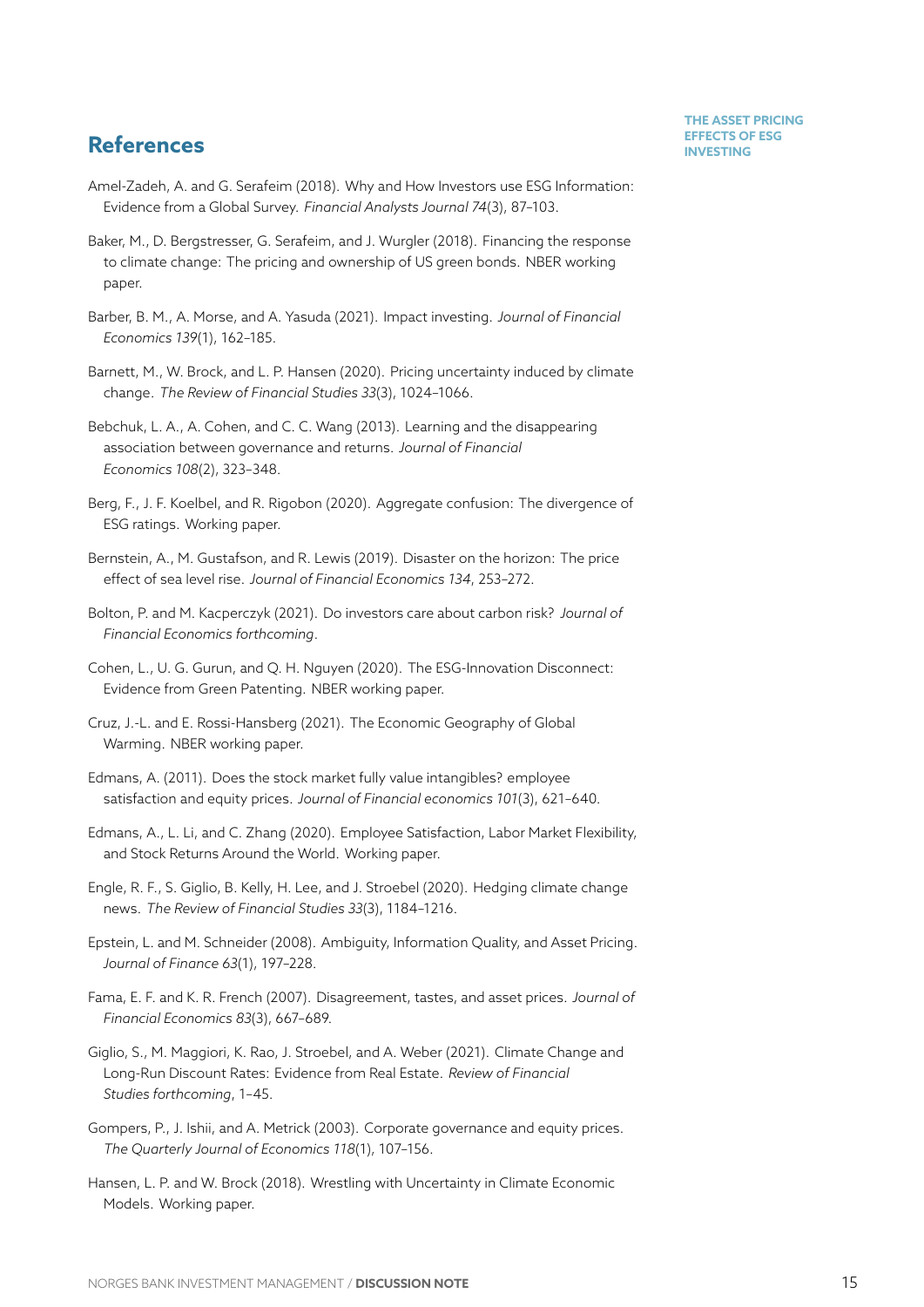- Hartzmark, S. M. and A. B. Sussman (2019). Do investors value sustainability? A natural experiment examining ranking and fund flows. *The Journal of Finance 74*(6), 2789–2837.
- <span id="page-16-4"></span>Heinkel, R., A. Kraus, and J. Zechner (2001). The effect of green investment on corporate behavior. *Journal of Financial and Quantitative Analysis 36*(4), 431–449.
- <span id="page-16-0"></span>Hong, H. and M. Kacperczyk (2009). The price of sin: The effects of social norms on markets. *Journal of Financial Economics 93*(1), 15–36.
- <span id="page-16-3"></span>Krueger, P., Z. Sautner, and L. T. Starks (2020). The importance of climate risks for institutional investors. *The Review of Financial Studies 33*(3), 1067–1111.
- <span id="page-16-11"></span>Lemoine, D. (2021). The Climate Risk Premium: How Uncertainty Affects the Social Cost of Carbon. *Journal of the Association of Environmental and Resource Economists 8*(1).
- <span id="page-16-8"></span>Lemoine, D. and C. Traeger (2014). Watch Your Step: Optimal Policy in a Tipping Climate. *American Economic Journal: Economic Policy 6*(1), 137–166.
- <span id="page-16-6"></span>Lemoine, D. and C. Traeger (2016). Economics of tipping the climate dominoes. *Nature Climate Change 6*(5).
- Nakamura, E., J. Steinsson, R. Barro, and J. Ursua (2013). Crises and Recoveries in an Empirical Model of Consumption Disasters. *American Economic Journal: Macroeconomics 5*(3), 35–74.
- <span id="page-16-7"></span>Overpeck, J. and J. Cole (2006). Abrupt Change in Earth's Climate System. *Annual Review of Environment and Resources 31*, 1–31.
- <span id="page-16-9"></span>Painter, M. (2020). An inconvenient cost: The effects of climate change on municipal bonds. *Journal of Financial Economics 135*(2), 468–482.
- <span id="page-16-1"></span>Pastor, L., R. Stambaugh, and L. Taylor (2021). Sustainable Investing in Equilibrium. *Journal of Financial Economics forthcoming*.
- <span id="page-16-10"></span>Pastor, L. and P. Veronesi (2009). Technological revolutions and stock prices. *American Economic Review 99*(4), 1451–83.
- <span id="page-16-2"></span>Pedersen, L. H., S. Fitzgibbons, and L. Pomorski (2020). Responsible investing: The ESG-efficient frontier. *Journal of Financial Economics forthcoming*.
- <span id="page-16-12"></span>Pindyck, R. (2021). What We Know and Don't Know about Climate Change, and Implications for Policy. *Environmental and Energy Policy and the Economy 2*, 4–43.
- <span id="page-16-5"></span>Weitzman, M. (2014). Fat Tails and the Social Cost of Carbon. *American Economic Review: Papers and Proceedings 104*(5), 544–546.